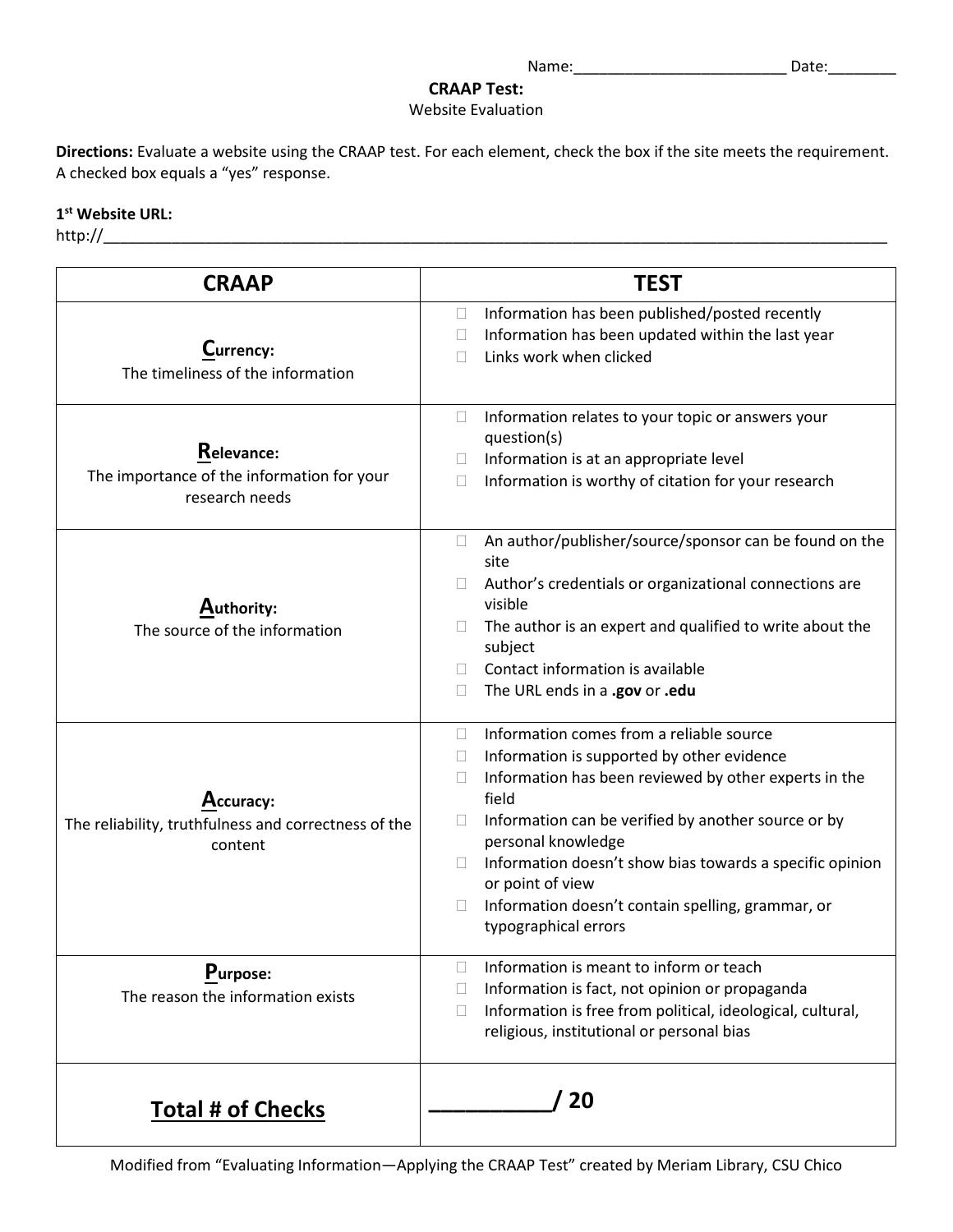**Directions:** Evaluate a website using the CRAAP test. For each element, check the box if the site meets the requirement. A checked box equals a "yes" response.

## **2nd Website URL:**

| <b>CRAAP</b>                                                                 | <b>TEST</b>                                                                                                                                                                                                                                                                                                                                                                                                                                                  |
|------------------------------------------------------------------------------|--------------------------------------------------------------------------------------------------------------------------------------------------------------------------------------------------------------------------------------------------------------------------------------------------------------------------------------------------------------------------------------------------------------------------------------------------------------|
| Currency:<br>The timeliness of the information                               | Information has been published/posted recently<br>$\Box$<br>Information has been updated within the last year<br>$\Box$<br>Links work when clicked<br>$\Box$                                                                                                                                                                                                                                                                                                 |
| Relevance:<br>The importance of the information for your<br>research needs   | Information relates to your topic or answers your<br>$\Box$<br>question(s)<br>Information is at an appropriate level<br>Ш<br>Information is worthy of citation for your research<br>П                                                                                                                                                                                                                                                                        |
| Authority:<br>The source of the information                                  | An author/publisher/source/sponsor can be found on the<br>$\Box$<br>site<br>Author's credentials or organizational connections are<br>visible<br>The author is an expert and qualified to write about the<br>subject<br>Contact information is available<br>The URL ends in a .gov or .edu                                                                                                                                                                   |
| Accuracy:<br>The reliability, truthfulness and correctness of the<br>content | Information comes from a reliable source<br>$\Box$<br>Information is supported by other evidence<br>$\Box$<br>Information has been reviewed by other experts in the<br>$\Box$<br>field<br>Information can be verified by another source or by<br>$\Box$<br>personal knowledge<br>Information doesn't show bias towards a specific opinion<br>$\mathbb{R}^n$<br>or point of view<br>Information doesn't contain spelling, grammar, or<br>typographical errors |
| Purpose:<br>The reason the information exists                                | Information is meant to inform or teach<br>$\Box$<br>Information is fact, not opinion or propaganda<br>$\mathbb{R}^n$<br>Information is free from political, ideological, cultural,<br>$\Box$<br>religious, institutional or personal bias                                                                                                                                                                                                                   |
| <b>Total # of Checks</b>                                                     | 20                                                                                                                                                                                                                                                                                                                                                                                                                                                           |